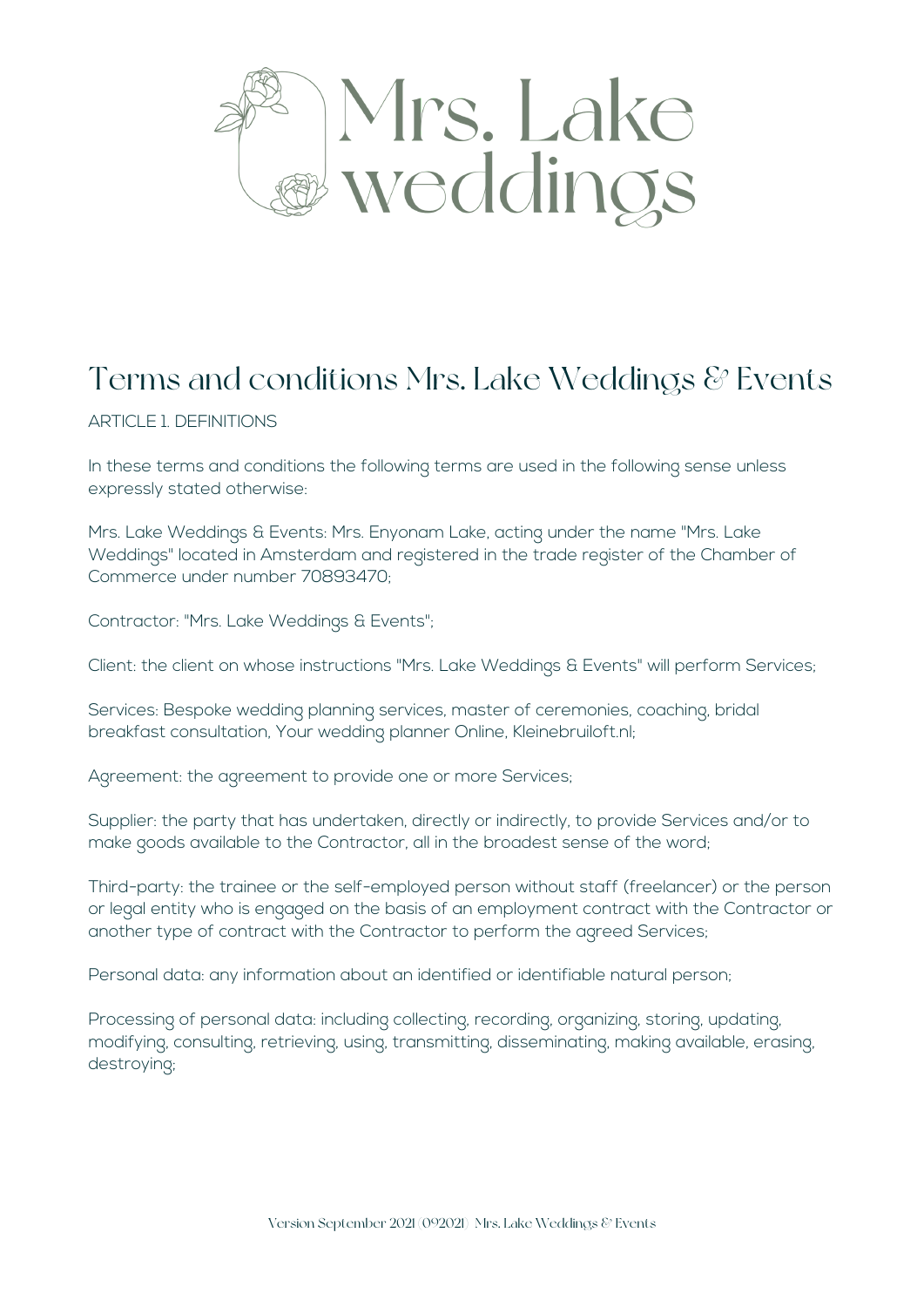

#### ARTICLE 2. GENERAL

- These general terms and conditions apply to every offer, quotation, and agreement 1. between the Contractor and a Client to which the Contractor has declared these general terms and conditions applicable, insofar as these general terms and conditions have not been expressly deviated from by the parties in writing.
- 2. These general conditions also apply to all agreements with the Contractor for the execution of which Suppliers must be involved.
- Any deviations from these general terms and conditions shall only be valid if expressly 3. agreed in writing. The applicability of any purchase or other conditions of the Client is expressly rejected.
- 4.If one or more provisions of these general terms and conditions should at any time be wholly or partially void or voided, the remaining provisions of these general terms and conditions will continue to apply in full. The Contractor and the Client will then consult to agree on new provisions to replace the null and void or annulled provisions, whereby the purpose and meaning of the original provision will be taken into account as far as possible.
- If there is any uncertainty about the interpretation of one or more provisions of these 5. general terms and conditions, the explanation must take place in the context of these provisions.
- 6.If a situation arises between the parties that have not been regulated in these general terms and conditions, this situation should be assessed in the context of these general terms and conditions.
- The prices relating to services and goods supplied by Third Parties, including Third Party 7. Suppliers, are not included in the Contractor's prices unless agreed otherwise. Any additional costs, charged by Suppliers or Third Parties, will always be at the expense of the Client unless the parties agree otherwise in writing.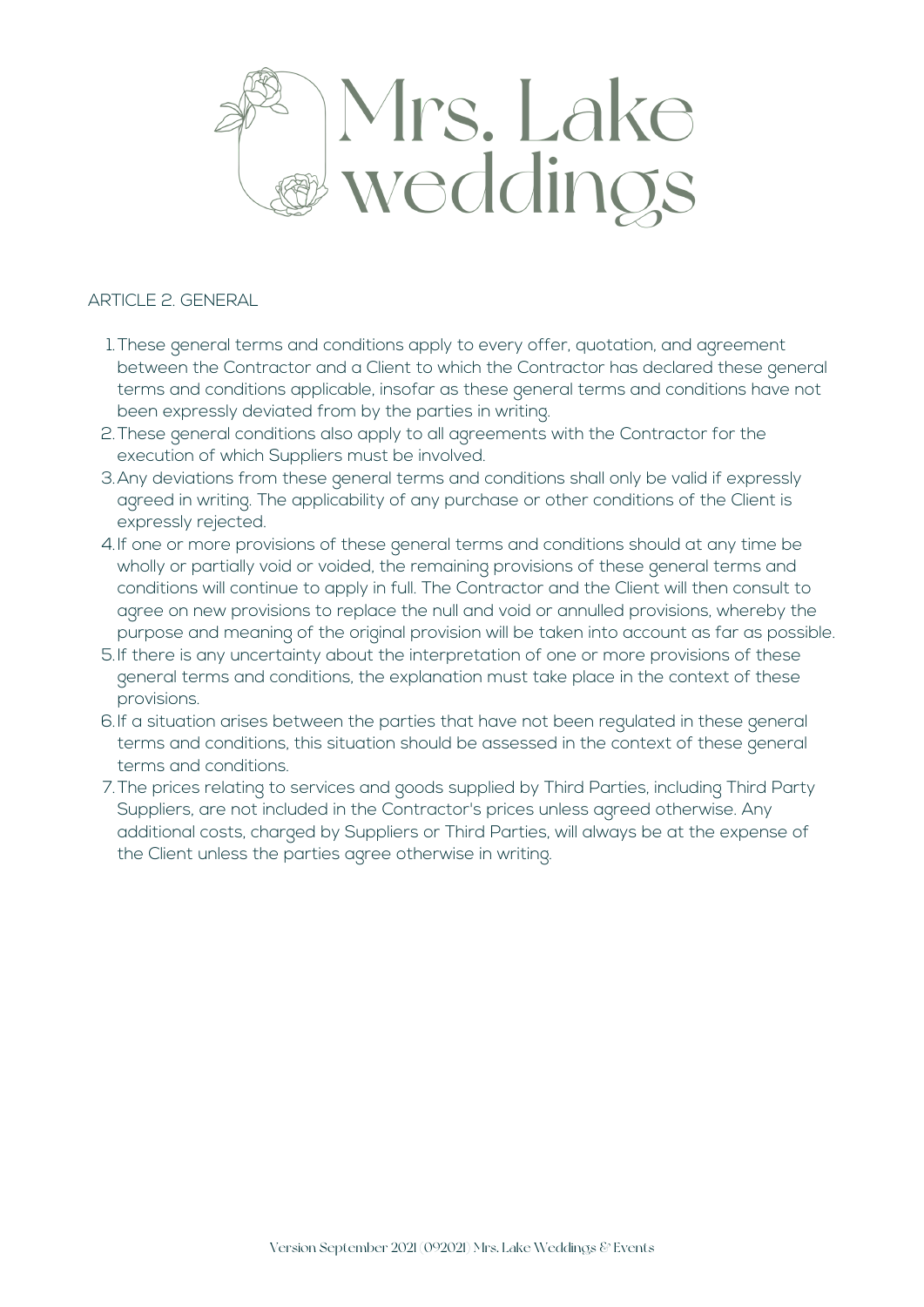

## ARTICLE 3. ESTABLISHMENT OF AGREEMENTS

- All offers and quotations, both written and verbal, are always without obligation and are 1. valid for 14 days after the date of dispatch.
- 2.The Agreement is concluded by acceptance and signing of the assignment agreement by the Client.
- 3.If no offer has been made beforehand, the following will apply: the Contractor will record the agreement with the Client in writing and send it to the Client as soon as possible. The Client will ensure that a signed copy of this agreement is with the Contractor within 14 (fourteen) days of the date at the latest.
- Offers or quotations do not automatically apply to future assignments. 4.
- The parties agree that agreements concluded via electronic data traffic are binding 5. between the parties.
- Additional or amended agreements after they have been signed will only be effective if 6. they have been agreed upon by the parties in writing.
- Additional work will be charged separately by the Contractor. Less work will never be 7. settled because the advice and support provided remain the same even in the event of less work. If the less work is substantial, the Contractor will issue an entirely new quotation.
- The prices in the mentioned offers and quotations are exclusive of any costs to be 8. incurred in the context of the contract, including costs of materials, shipping, and administration, and exclusive of any monies to be paid to BUMA/STEMRA and/or SENA or licenses to be applied for.
- Unless otherwise stated, all quotations are exclusive of VAT. 9.
- 10.A composite quotation shall not oblige the Contractor to perform part of the assignment at a corresponding part of the quoted price.
- 11. Third parties, including employees or trainees of the Contractor, have no right to bind the Contractor. Assignments taken up by them are only valid after written confirmation by the Contractor.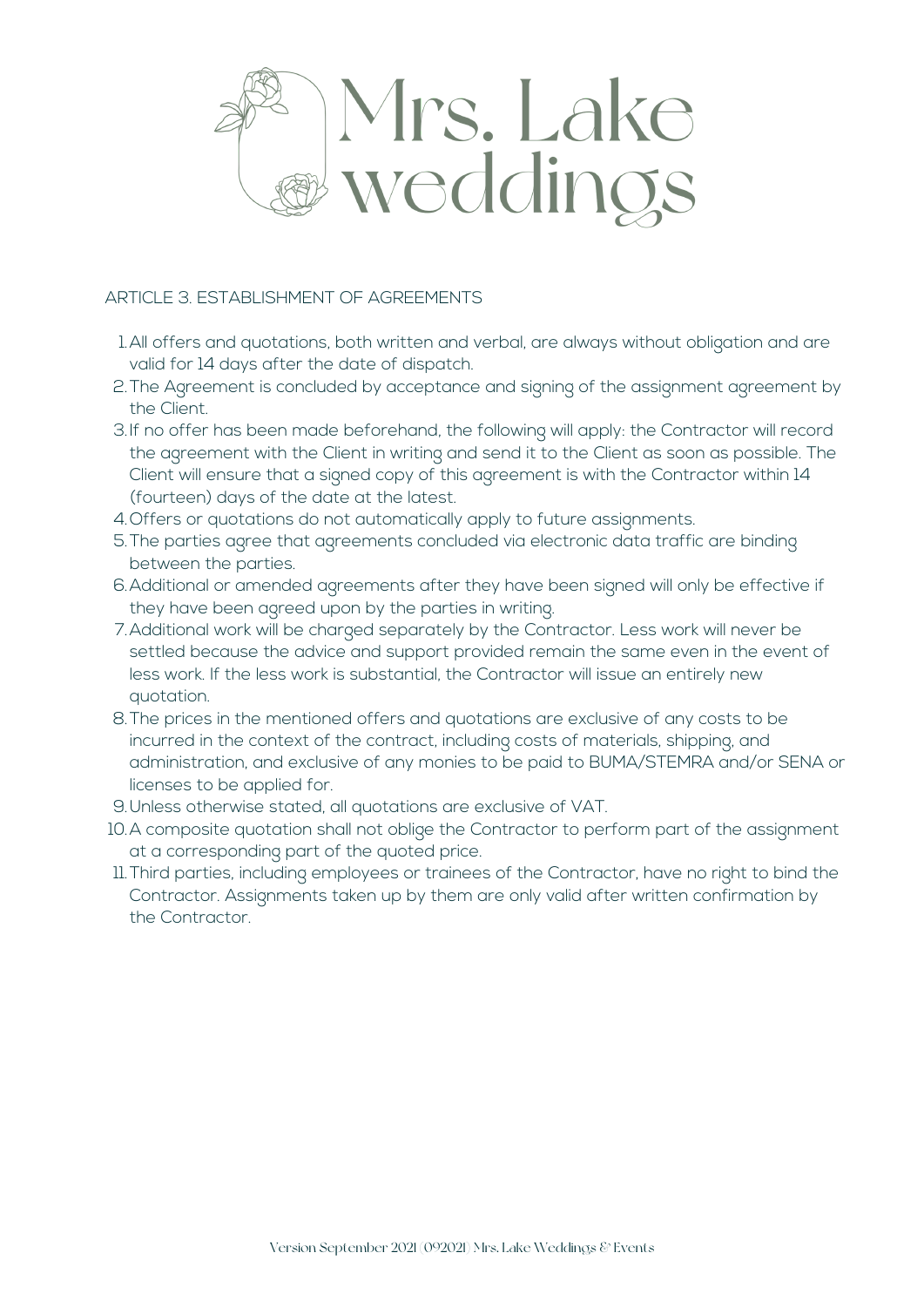

# ARTICLE 4. PERFORMANCE OF THE AGREEMENT

- The Contractor shall perform the Agreement to the best of his knowledge and ability and 1. in accordance with the requirements of good workmanship. The above shall be based on the current state of knowledge.
- If and to the extent required for the proper execution of the Agreement, the Contractor 2. will have the right to have certain activities performed by a Supplier or another Third Party.
- 3.The Client shall ensure that all personal and other data which the Contractor indicates are necessary, or which the Client should reasonably understand are necessary for the fulfillment of the Agreement, are provided in good time to the Contractor. If the Contractor has not been provided in good time with the (personal) data required for the execution of the Agreement, the Contractor has the right to suspend the execution of the Agreement and to charge the Client the additional costs resulting from the delay according to the customary rates.
- The Contractor shall not be liable for damage of any kind arising from the fact that the 4. Contractor relied on incorrect and/or incomplete information supplied by the Client.
- If any governmental permits and/or exemptions are required in connection with the 5. activity to be performed, the Client shall ensure that these are actually present. The costs of the application will be borne by the Client.
- 6.If in the context of the assignment, work is performed by the Contractor's subcontractors or by another Third Party at the Principal's location or at a location designated by the Client, the Client will provide the facilities reasonably required by those employees free of charge. These costs are not included in the amount agreed between the Contractor and Client.
- 7.If the Client wishes to involve Third Parties in the fulfillment of the assignment, he shall only do so after reaching an agreement with the Contractor, as the direct or indirect involvement of a Third Party in the fulfillment of the assignment may significantly affect the Contractor's possibilities to fulfill the assignment correctly.
- The Client indemnifies the Contractor against any claims from Suppliers who suffer 8. damage in connection with the fulfillment of the Agreement and which are attributable to the Client.
- The Client shall indemnify the Contractor against any claims from the Client as a result of 9. damage suffered by the Client as a result of an act and/or omission on the part of Suppliers.
- 10. The Contractor will have the right to discontinue the work, without the right to a refund for the Client, if the Contractor cannot perform the work properly and in a safe manner. In this case, the Contractor will also have the right to impose conditions that will enable it to still perform the work properly.
- If on the request of the Client, the Contractor is to arrange a trip, accommodation, and/or 11. transport in or to a foreign country, the Contractor will at all times be entitled, if not obliged, to engage a travel agent who can comply with the new Package Travel Directive.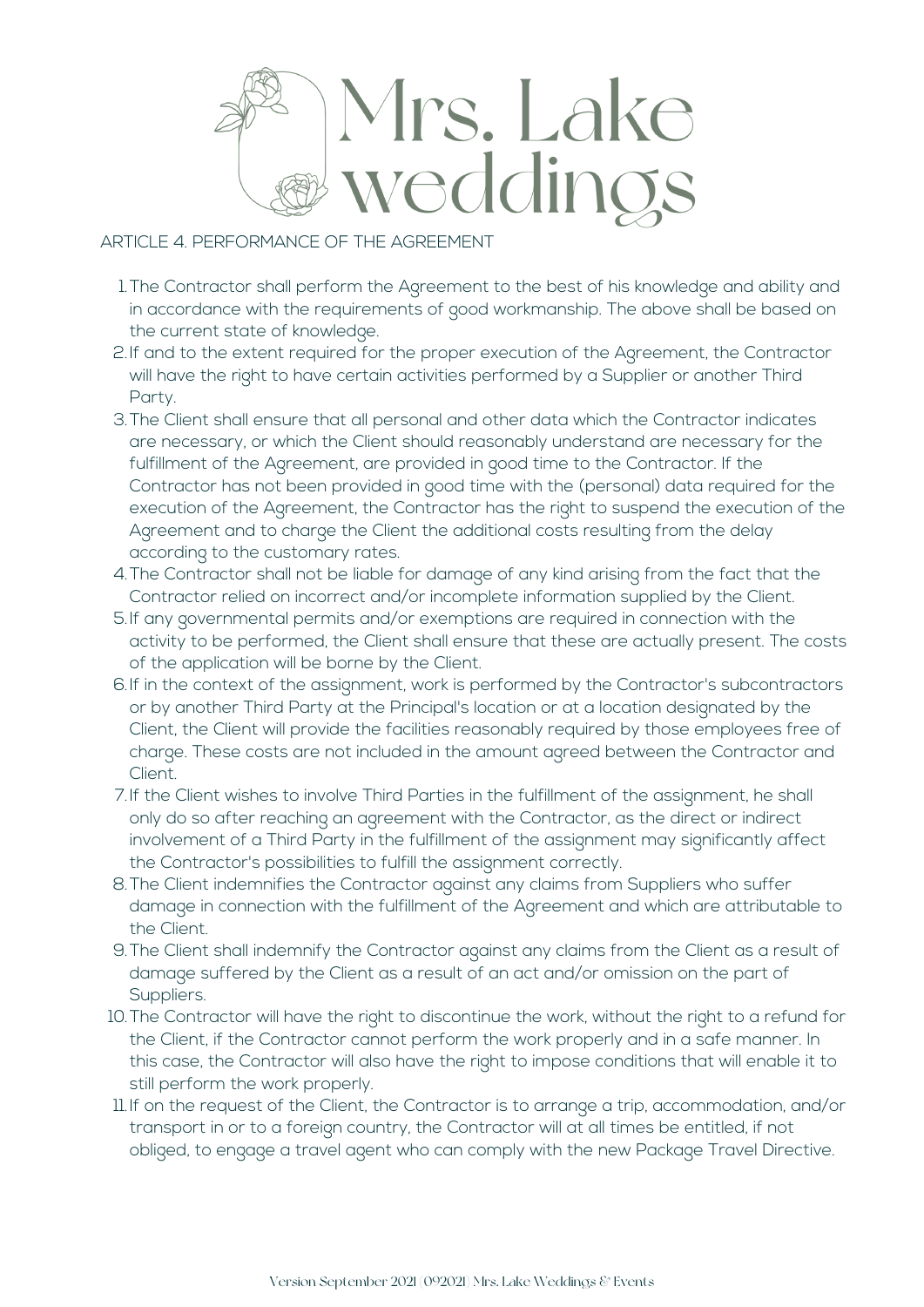

## ARTICLE 5. MODIFICATION OF THE AGREEMENT

- 1. If during the execution of the Agreement it appears that for a proper execution it is necessary to modify or supplement the work to be done, the parties shall in good time and in mutual consultation adapt the Agreement accordingly.
- If parties agree that the Agreement will be amended or supplemented, this may affect 2. the time of completion of the execution. The Contractor will inform the Client of this as soon as possible.
- If the change or supplement to the Agreement will have financial and/or qualitative 3. consequences, the Contractor will inform the Client thereof in advance.
- The Contractor shall be entitled to suspend the additional work agreed upon until such 4. time as payment for the additional work has been made.
- If a fixed fee has been agreed, the Contractor will also indicate the extent to which the 5. amendment or supplement to the Agreement will result in this fee being exceeded.
- 6.In deviation from paragraph 5, the Contractor will not be able to charge additional costs if the change or supplement is the result of circumstances that can be attributed to the Contractor.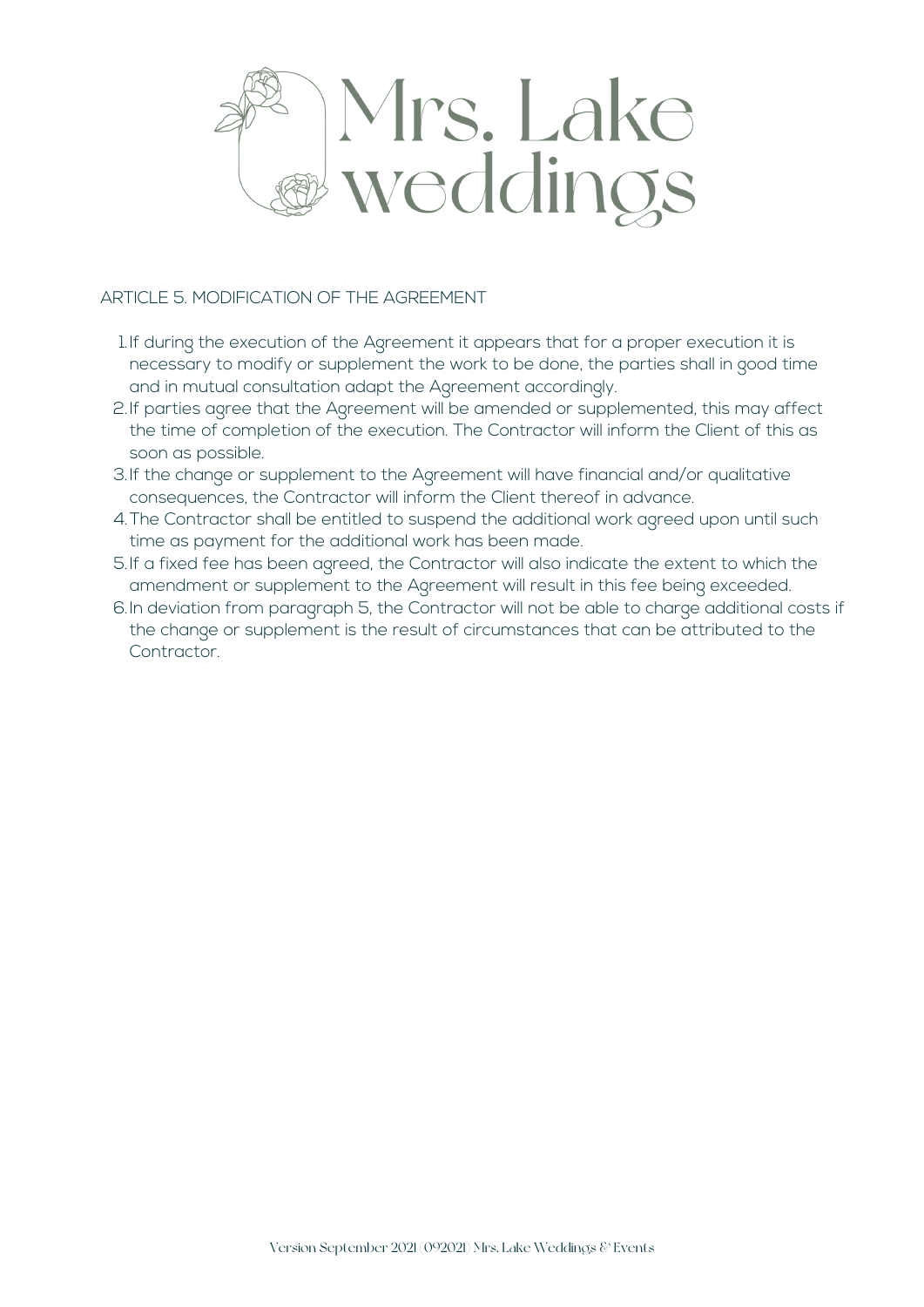

#### ARTICLE 6. HONORARY

- The parties may agree on a fixed fee when the agreement is concluded. 1.
- 2.If no fixed fee is agreed upon, the fee will be determined on the basis of hours actually worked. The fee will be calculated in accordance with the contractor's usual hourly rates, valid for the period in which the work is performed unless a different hourly rate has been agreed.
- 3.The fee and any cost estimates are exclusive of any costs to be incurred in the context of the agreement, including costs of materials, shipping, and handling unless otherwise indicated.
- The Contractor shall be entitled to pass on any price increases if it can demonstrate that 4. between the time of the offer and the time of delivery, the rates relating to, for example, wages have risen substantially. Furthermore, the Contractor may increase its fee if, during the performance of the work, the originally agreed or expected amount of work is found to have been underestimated to such an extent at the time the agreement was concluded, and this is not attributable to the Contractor, that the Contractor cannot reasonably be expected to perform the agreed work for the originally agreed fee.
- The Contractor shall notify the Client in writing of its intention to increase the fee or rate. 5. In doing so, the Contractor shall state the scope of and the date on which the increase will take effect.
- 6.Travel expenses incurred by the Contractor in the course of carrying out the assignment, both domestically and internationally, shall be charged in the interim on the basis of  $\epsilon$  0.19 ex VAT per kilometer driven.
- 7.Tolls and parking fees at home and abroad shall always be borne by the Client.
- 8.On the day of the wedding, the Client shall provide a healthy meal for the Contractor and any third parties engaged by the Contractor.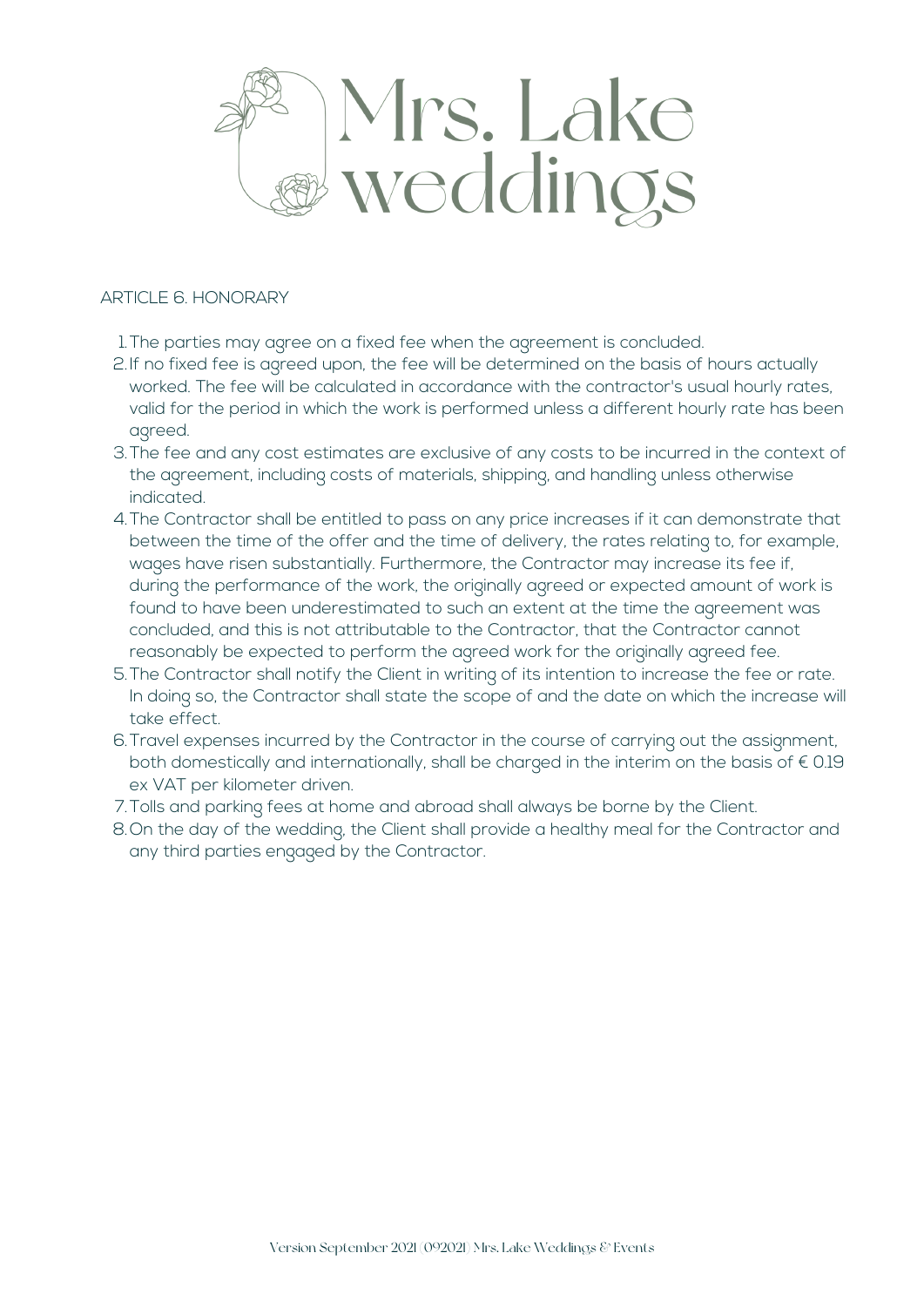

# ARTICLE 7. PAYMENT, INTEREST, AND COLLECTION COSTS

The Contractor shall only commence work upon receipt of the agreed (partial) payment. 1.

- Payments must be made within 14 days of the invoice date unless otherwise agreed 2. by transferring the amount due to the bank number in the name of the Contractor.
- 3. The agreed amount will be invoiced in the following manner:
- 40% after the signing of the Agreement and before the start of the preparation work (phase 1). 40% after the delivery of the script (phase 2). 20% no later than 16 days before the wedding. This amount (20%) must be paid no later than 2 days before the wedding. (Phase 3)
- OR in six equal consecutive installments after signing the agreement. After-calculations will be invoiced after the wedding has taken place, and must be paid in one lump sum within 7 days of the invoice date.
- The contractor is entitled to suspend the agreed work, in case payment by the Client is 4. not made within the mentioned deadlines.
- Objections to the amount of the invoice or complaints about the performance of the 5. Services do not suspend the payment obligation.
- 6.If the Client fails to make payment within the agreed period, the Client shall be in default by operation of law. The Client shall then owe an interest of 2% per month unless the statutory interest rate is higher, in which case the statutory interest rate shall apply. The interest on the amount due and payable will be calculated from the moment that the Client is in default until the moment of payment of the full amount.
- 7.In case of liquidation, bankruptcy, attachment, or suspension of payment of the Client, the claims of the Contractor on the Client are immediately due and payable.
- 8.If the Client is in default or in breach of contract in the (timely) fulfillment of his obligations, all reasonable costs incurred in obtaining satisfaction out of court shall be borne by the Client. In any case, the Client is due collection costs in case of a monetary claim.
- If the Contractor has incurred higher expenses, which were reasonably necessary, they 9. too are eligible for reimbursement.
- 10.Any reasonable judicial and execution costs incurred will also be borne by the Client.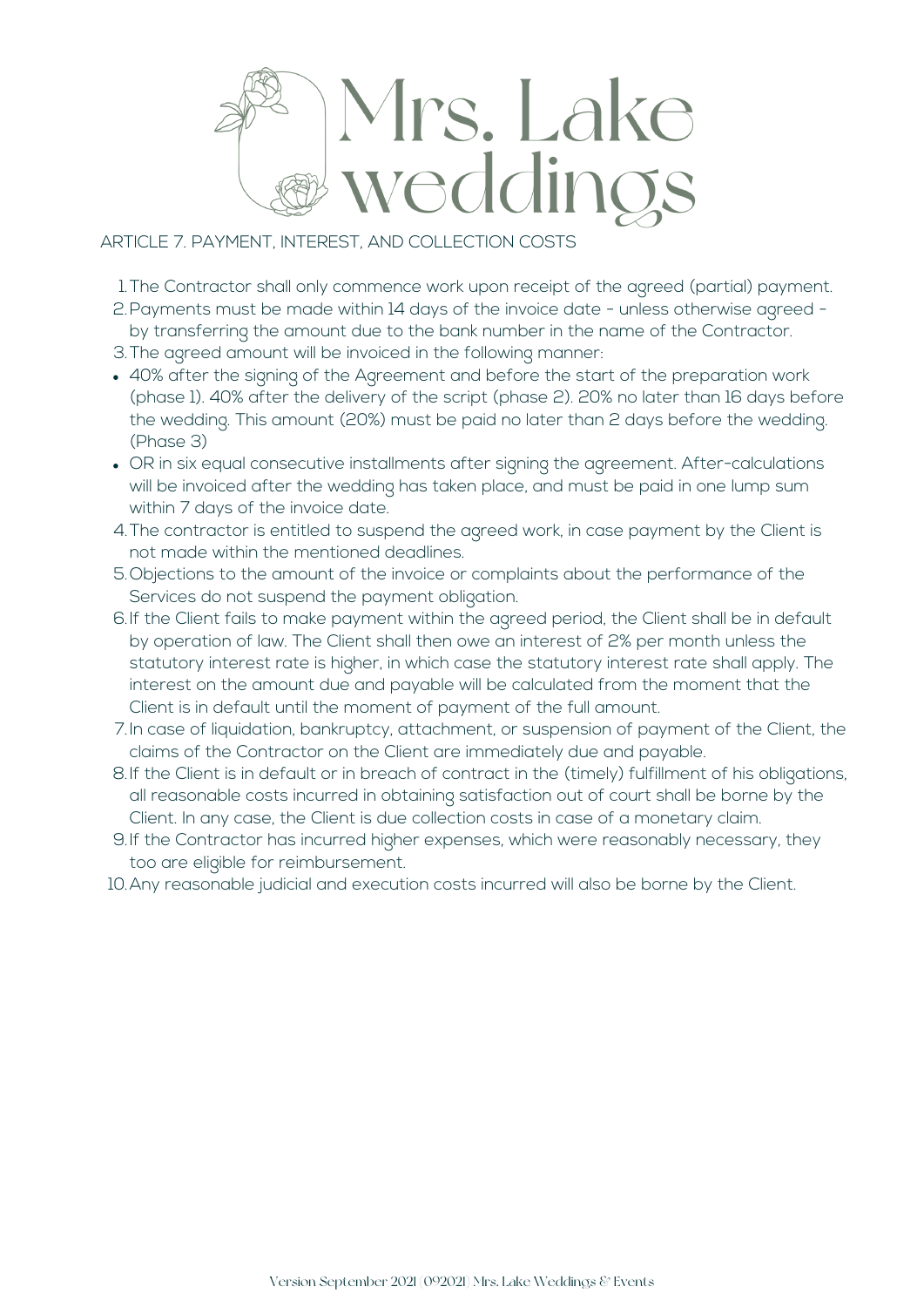

## ARTICLE 8. CANCELLATION

The Client shall only be entitled to cancel the agreement in writing. 1.

- 2.In the event of cancellation by the Client, he shall be obliged to pay in full all costs already incurred by the Contractor and Third-Parties engaged by it.
- 3.The cancellation costs for the agreed services amount to:
- in the period up to 4 weeks (30 days) before the commencement moment 80% of the full principal sum as agreed in the assignment agreement;
- in the period from 4 weeks up to 1 week (23 days) before the starting point, 90% of the full principal amount as agreed in the contract;
- . In the period of 1 week (7 days) before the starting time on or the day of the wedding, 100% of the full principal amount as agreed in the agreement of assignment;
- The cancellation fee will be increased by a 15% administration fee, over the full principal 4. amount as agreed in the engagement agreement.
- The Client shall be liable and shall fully indemnify Contractor for any claim by any Third 5. Party, arising from the (partial) cancellation of the agreement.
- 6.If the agreement is terminated prematurely by the Contractor, the Contractor shall, in consultation with the Client, arrange for the transfer of the work already performed and work still to be performed, unless this can no longer reasonably be required of the Contractor. The transfer will only take place after the client has paid all of the Contractor's invoices.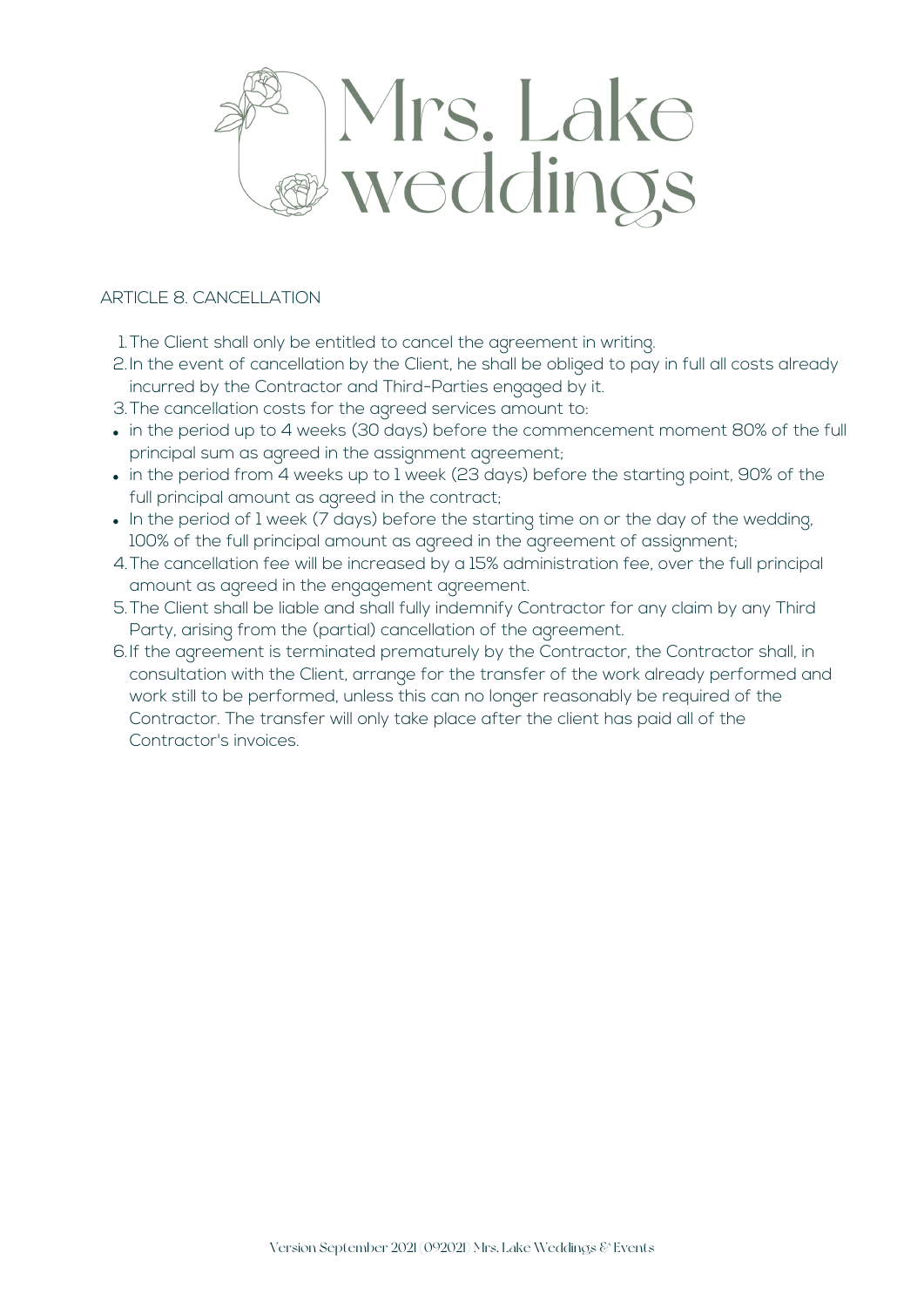

#### ARTICLE 9. INTELLECTUAL PROPERTY

The Intellectual Property Rights to all concepts developed and elaborated by the 1. Contractor for the purpose of an order (or part of an order), which are presented and/or made available to the Client, including offers, documentaries, ideas, activities, designs, and/or other (written or digital) elaborations, lie exclusively with Octrooibureau Novopatent. The Client is not permitted to use the aforementioned concepts or to disclose, reproduce, publish and/or exploit their contents to third parties without the prior written consent of the Contractor.

## ARTICLE 10. COMPLAINTS

1.Complaints regarding the Services provided by the Contractor must be submitted in writing by registered mail to the Contractor within 5 (five) working days after the wedding. Complaints received after this period will not be dealt with. The Contractor has a complaints procedure which can be consulted on the Contractor's website www.mrslake.nl.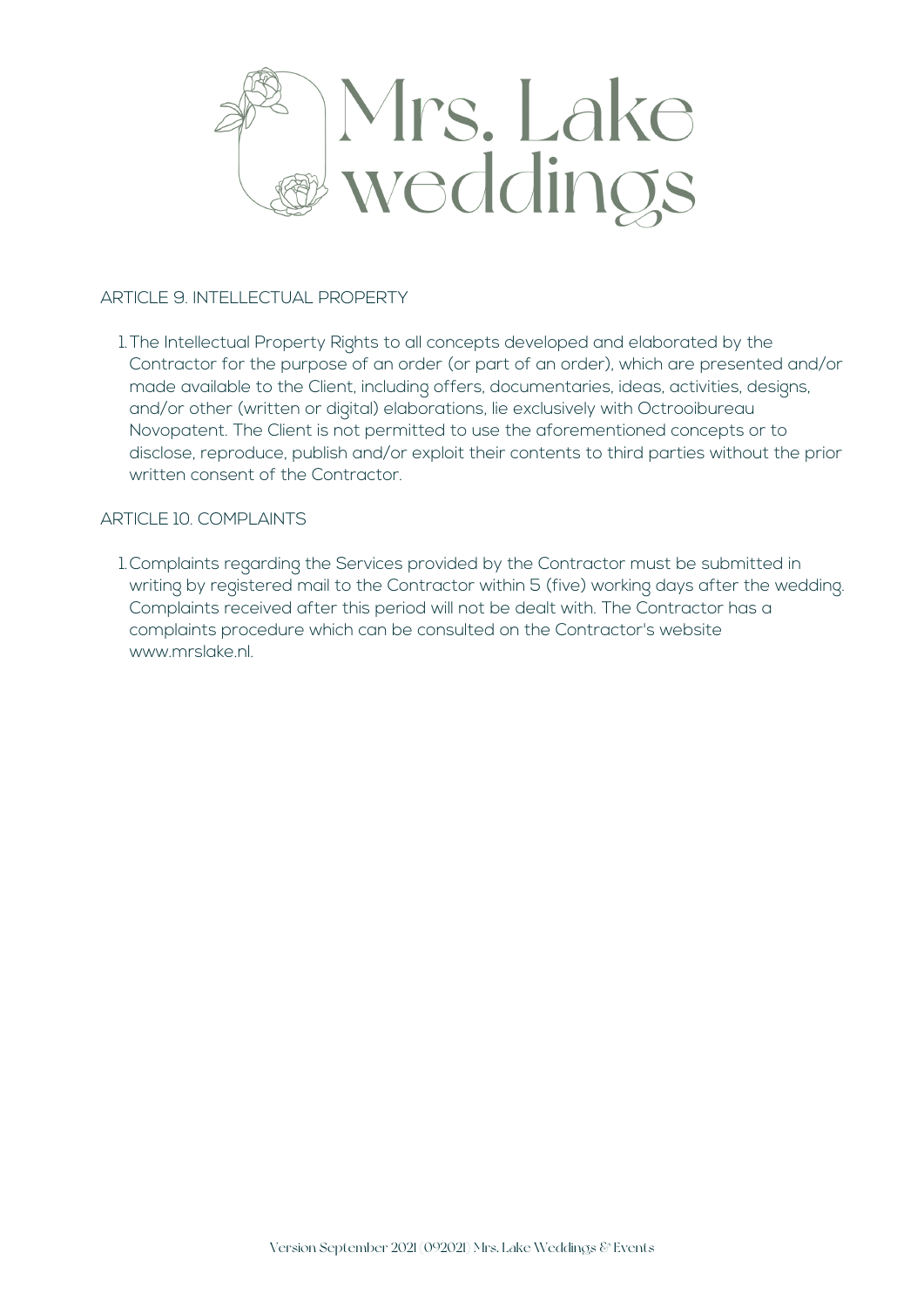

#### ARTICLE 11. TERMINATION, DISSOLUTION, SUSPENSION

- Without prejudice to the provisions of the Dutch Civil Code, the Contractor shall, in the 1. event of default by the Client, have the right to suspend its obligations under the agreement or to dissolve that agreement in whole or in part, at the Contractor's option. In such case, the Contractor shall be entitled to compensation for all damage suffered by it.
- 2.In the event of force majeure and if fulfillment is or becomes permanently impossible, or if the temporary situation of force majeure has lasted for more than 14 days, the Contractor shall be entitled to dissolve the contract in whole or in part with immediate effect. The Client shall in such cases be entitled to dissolve the agreement with immediate effect, but only in respect of that part of the obligations not yet fulfilled by the Contractor.
- 3.The Contractor is always authorized to terminate, dissolve or suspend the performance of the agreement in whole or in part, immediately and without judicial intervention, without prejudice to other rights to which it is entitled, if:
- the Client dies, applies for a moratorium, files for bankruptcy or requests to be admitted to the statutory debt rescheduling scheme;
- a petition is filed for the Client's bankruptcy:
- If the safety of Provider, guests and/or staff, or other persons is insufficiently guaranteed.
- The contractor is temporarily prevented from fulfilling its obligations to the Client due to force majeure. Once the force majeure situation has lapsed, the Contractor shall fulfil its obligations as soon as its schedule permits.
- 4.In the event of dissolution, the Contractor's claims against the Client shall become immediately due and payable.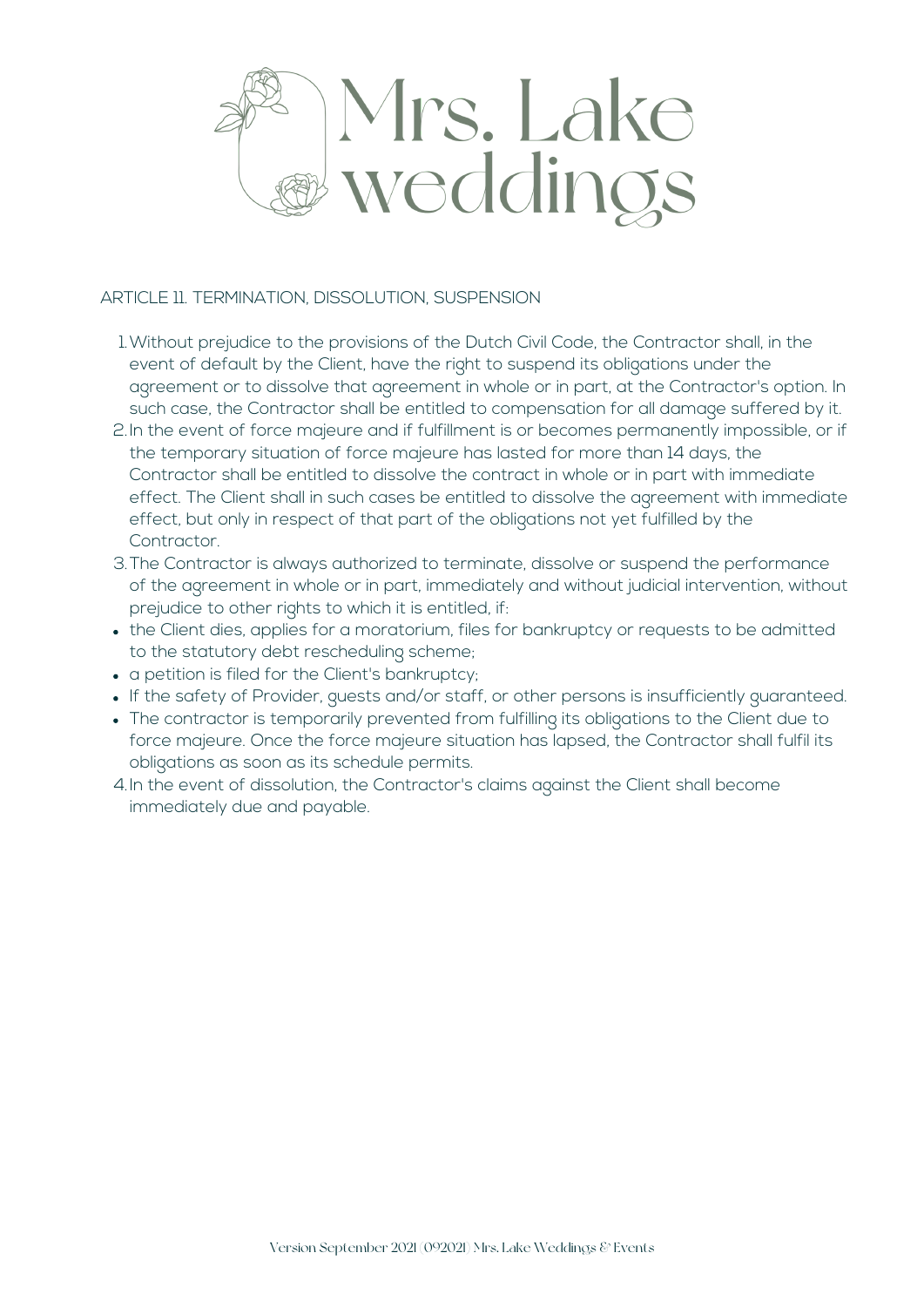

ARTICLE 12. LIABILITY

- The client is obliged to take out his own and cancellation insurance for the wedding 1. (wedding insurance).
- 2.The Contractor shall limit its liability to pay damages to the Client to those cases in which the Client proves that its loss was caused by gross negligence or serious misconduct on the part of the Contractor
- If the Contractor is liable for direct loss, such liability shall be limited to a maximum of the 3. amount of the payment to be made by the Contractor's insurer, or at least to a maximum of twice the agreed invoice amount.
- Direct damage is exclusively understood to mean: the reasonable costs incurred to 4. determine the cause and extent of the damage, to the extent that such determination relates to damage within the meaning of these terms and conditions; - any reasonable costs incurred to have the contractor's defective performance conform to the agreement unless such costs cannot be attributed to the Contractor; - reasonable costs incurred to prevent or limit damage, to the extent that the Client demonstrates that such costs have resulted in limiting direct damage as referred to in these general terms and conditions.
- The Contractor shall never be liable for indirect loss, including consequential loss, loss of 5. profit, lost savings, and loss due to business interruption.
- The limitations of liability for direct loss included in these terms and conditions do not 6. apply if the loss is due to intent or gross negligence on the part of the Contractor.
- The Client indemnifies the Contractor against claims from third parties for damage 7. caused by the client having provided the Contractor with incorrect or incomplete information.
- The Contractor accepts no liability for damage for which a claim for compensation exists 8. or may exist under a cancellation insurance policy (wedding insurance).
- The Contractor shall not be liable for loss, theft, and/or damage of monies and/or items 9. (wedding gifts) belonging to the Client and/or third parties during the execution of the order.
- 10.The Client shall be liable for any damage to and/or loss of the items made available to the Client by the Contractor, third parties called in or suppliers - whether or not at a charge. The Principal shall indemnify the Contractor against any claims in this respect.
- The Contractor shall not be liable for any damage to or destruction of goods during 11. transport or dispatch by post, regardless of whether the transport or dispatch takes place by or on behalf of the Client, The Contractor, or a Third Party.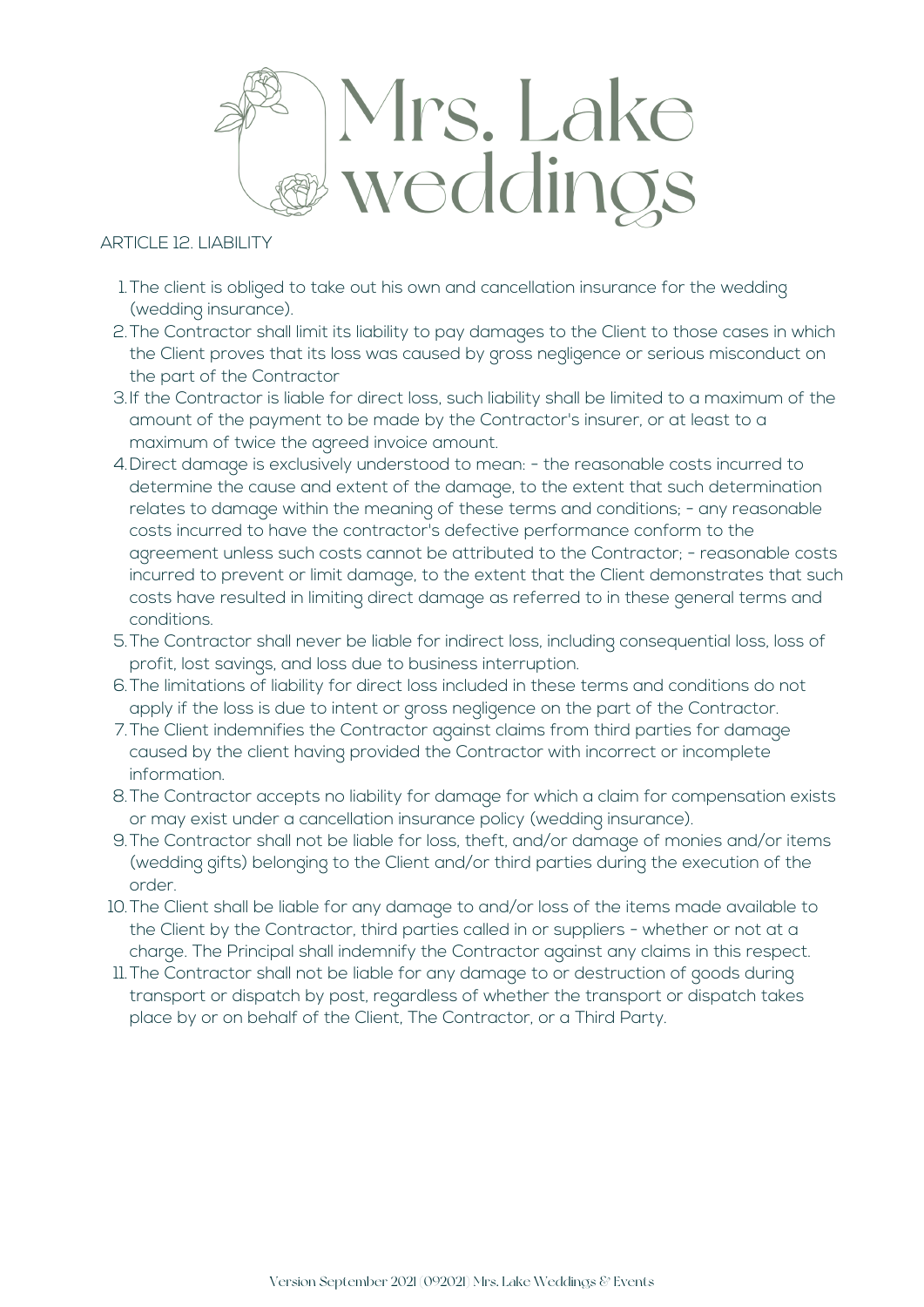

#### ARTICLE 13. INDEMNITIES

- The client indemnifies the contractor against claims by third parties concerning intellectual 1. property rights on materials or data provided by the client, which are used in the execution of the contract.
- 2.If the Client provides Mrs. Lake Weddings with information carriers, electronic files or software etc., the latter guarantees that the information carriers, electronic files or software etc. are free of viruses and defects.
- 3.The Client indemnifies the Contractor for any damage caused by Third Parties and Suppliers.
- The Client indemnifies the Contractor against claims from Third Parties for damage 4. caused by the fact that the Client provided the Contractor with incorrect or incomplete information.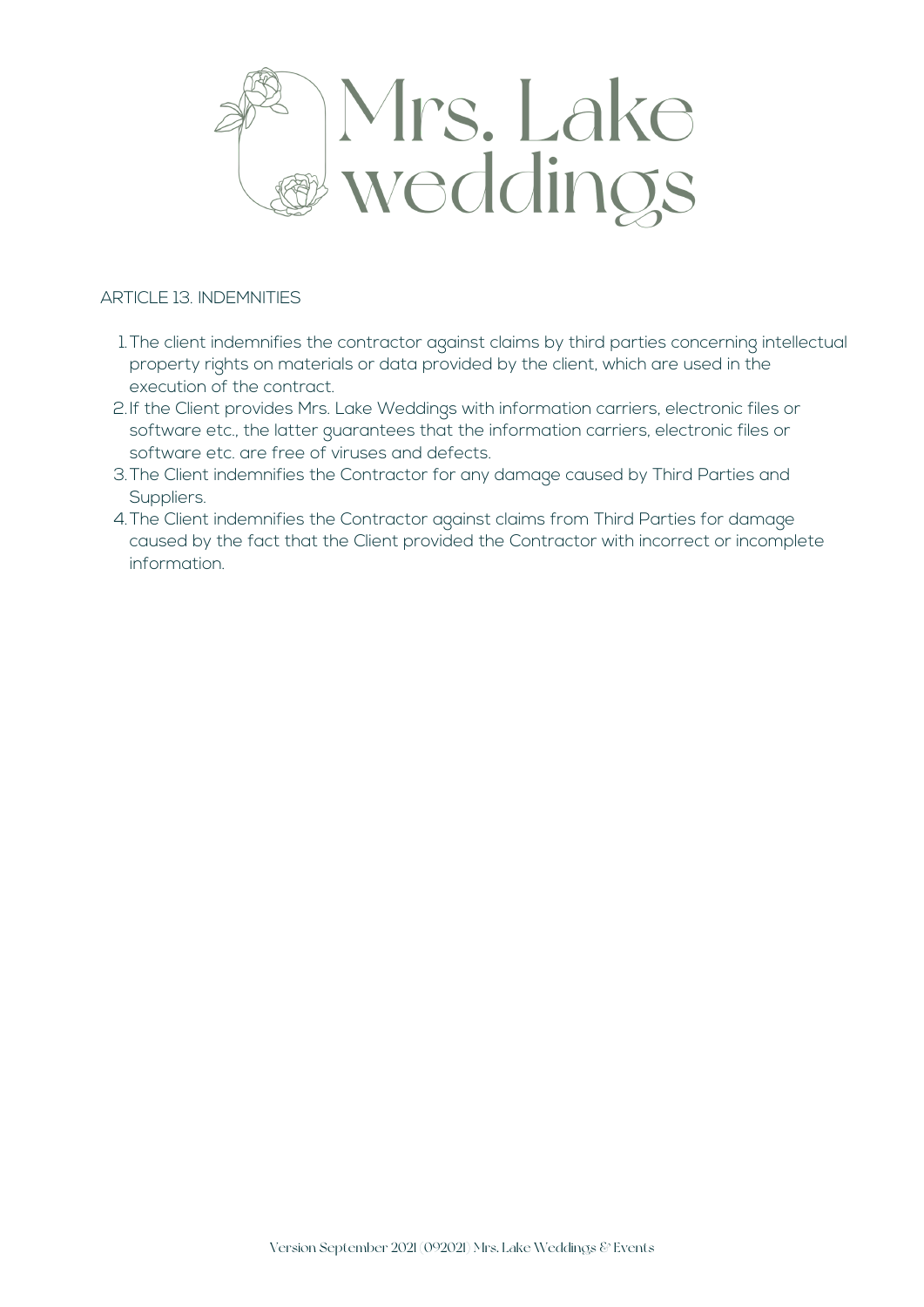

#### ARTICLE 14. FORCE MAJEURE

1. A failure in the performance of his obligations cannot be attributed to the Contractor if this failure is the result of force majeure.

Force majeure includes the circumstance that third parties engaged by the contractor such as suppliers, subcontractors, and transporters, or other parties on which the client depends, fail to meet their obligations or fail to do so in time, weather conditions, acts of nature, terrorism, cybercrime, disruption of the digital infrastructure, fire, power failure, loss, theft or destruction of materials or information, roadblocks, strikes or work stoppages and import or trade restrictions, a pandemic including serious illness, government measures that seriously impede the unhindered performance of the contract.

2. The parties may suspend the obligations under the agreement during the period that the force majeure continues. If this period lasts longer than 14 days, either party shall be entitled to dissolve the agreement without any obligation to pay the other party damages. 3. If due to force majeure timely compliance is impossible and suspension is not possible because it was a deadline, the contract is automatically dissolved, without obligation to pay compensation for damages to the other party, except as provided in paragraph 4. 4. Insofar as the Contractor has already partially fulfilled its obligations arising from the Agreement or will be able to fulfill them at the time when the force majeure occurs, and insofar as the independent value can be attributed to the part already fulfilled or still to be fulfilled respectively, the Contractor is entitled to submit a separate invoice for the part already fulfilled or still to be fulfilled respectively. The Client is obliged to pay this invoice as if it were a separate agreement.

#### ARTICLE 15. CONFIDENTIALITY

Both the Client and the Contractor are obliged to maintain the confidentiality of all information they have received from each other or from another source in the context of their Agreement.

#### ARTICLE 16. APPLICABLE LAW

All agreements between the Contractor and the Client are governed by Dutch law.